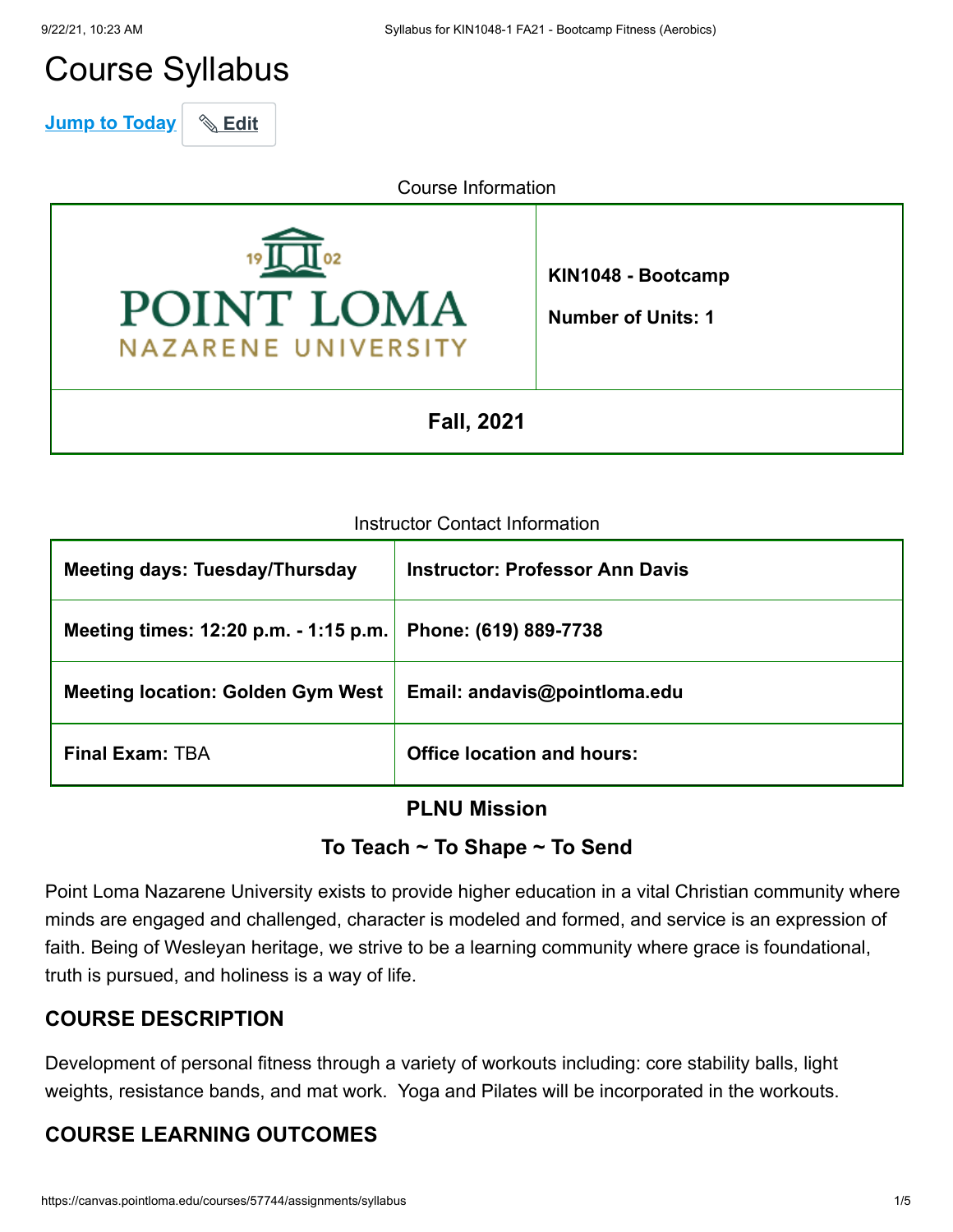Students will learn appropriate and varied workouts targeted to improve muscular strength, endurance, flexibility, and body composition, including how to:

- 1. Understand proper, safe, effective workout utilizing the core stability ball and mats.
- 2. Develop and tone major muscles in the body, including core (chest, back, and abdominals), legs, shoulders, triceps and biceps using resistance bands and light weights.
- 3. Combine some yoga and Pilates techniques that emphasize numerous repetitions in several planes of motion.
- 4. Demonstrate a basic working knowledge of resistance training as well as understanding theory behind the benefits associated with injury prevention.
- 5. Students will meet or show proficiency/progress toward basic or fundamental skill level.

### **REQUIRED TEXTS AND RECOMMENDED STUDY RESOURCES**

You will need a yoga mat and 3 or 5 lb dumbbells.

#### **COURSE CREDIT HOUR INFORMATION**

In the interest of providing sufficient time to accomplish the stated Course Learning Outcomes, this class meets the PLNU credit hour policy for a 1-unit class delivered over 15 weeks. Specific details about how the class meets the credit hour requirement can be provided upon request. (Based on 37.5 hours of student engagement per credit hour.)

#### **ASSESSMENT AND GRADING**

- 1. **Attendance:** Each student is expected to attend all class sessions. Each student is allowed 3 class absences only (see University policy). No excused absences except for university endorsed activities (see catalogue). 150 pts are given for roll.
- 2. **Participation:** Each student will be expected to work out during class and participate to the best of his/her ability. 5 pts. x 30 meetings = 150 pts.
- 3. **Grading: 181** pts total

Student grades will be posted in the Canvas grade book no later than midnight on Tuesday of each week beginning in Week Two of this course. It is important to read the comments posted in the grade book as these comments are intended to help students improve their work. Final grades will be posted within one week of the end of the class. Grades will be based on the following:

|            |                             | A 94-100 B+ 84-88 C+ 74-78 D+ 64-68 F Less than 59 |
|------------|-----------------------------|----------------------------------------------------|
| l A- 89-93 | B 80-83   C 70-73   D 60-63 |                                                    |

#### **Standard Grade Scale Based on Percentages**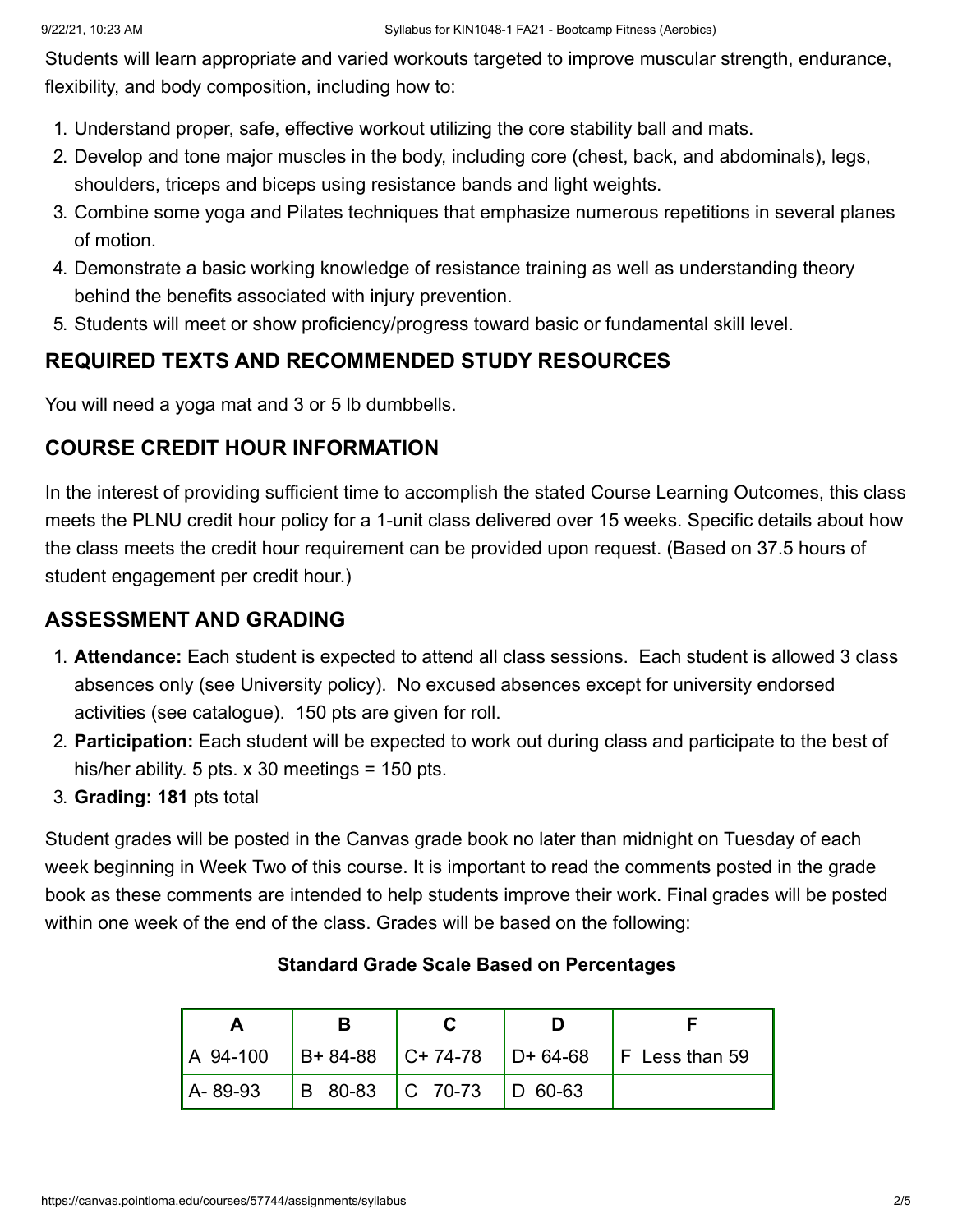## **INCOMPLETES AND LATE ASSIGNMENTS**

All assignments are to be submitted/turned in by the beginning of the class session when they are due including assignments posted in Canvas. Incompletes will only be assigned in extremely unusual circumstances.

## **PLNU COPYRIGHT POLICY**

Point Loma Nazarene University, as a non-profit educational institution, is entitled by law to use materials protected by the US Copyright Act for classroom education. Any use of those materials outside the class may violate the law.

## **PLNU ACADEMIC HONESTY POLICY**

Students should demonstrate academic honesty by doing original work and by giving appropriate credit to the ideas of others. Academic dishonesty is the act of presenting information, ideas, and/or concepts as one's own when in reality they are the results of another person's creativity and effort. A faculty member who believes a situation involving academic dishonesty has been detected may assign a failing grade for that assignment or examination, or, depending on the seriousness of the offense, for the course. Faculty should follow and students may appeal using the procedure in the university Catalog. See **Academic Policies [\(http://catalog.pointloma.edu/content.php?catoid=18&navoid=1278\)](http://catalog.pointloma.edu/content.php?catoid=18&navoid=1278)** for definitions of kinds of academic dishonesty and for further policy information.

## **PLNU ACADEMIC ACCOMMODATIONS POLICY**

PLNU is committed to providing equal opportunity for participation in all its programs, services, and activities. Students with disabilities may request course-related accommodations by contacting the [Educational Access Center \(EAC\), located in the Bond Academic Center \(](mailto:EAC@pointloma.edu)**EAC@pointloma.edu (mailto:EAC@pointloma.edu)** or 619-849-2486). Once a student's eligibility for an accommodation has been determined, the EAC will issue an academic accommodation plan ("AP") to all faculty who teach courses in which the student is enrolled each semester.

PLNU highly recommends that students speak with their professors during the first two weeks of each semester/term about the implementation of their AP in that particular course and/or if they do not wish to utilize some or all of the elements of their AP in that course.

Students who need accommodations for a disability should contact the EAC as early as possible (i.e., ideally before the beginning of the semester) to assure appropriate accommodations can be provided. It is the student's responsibility to make the first contact with the EAC.

## **PLNU ATTENDANCE AND PARTICIPATION POLICY**

Regular and punctual attendance at all synchronous class sessions is considered essential to optimum academic achievement. If the student is absent for more than 10 percent of class sessions (virtual or face-to-face), the faculty member will issue a written warning of de-enrollment. If the absences exceed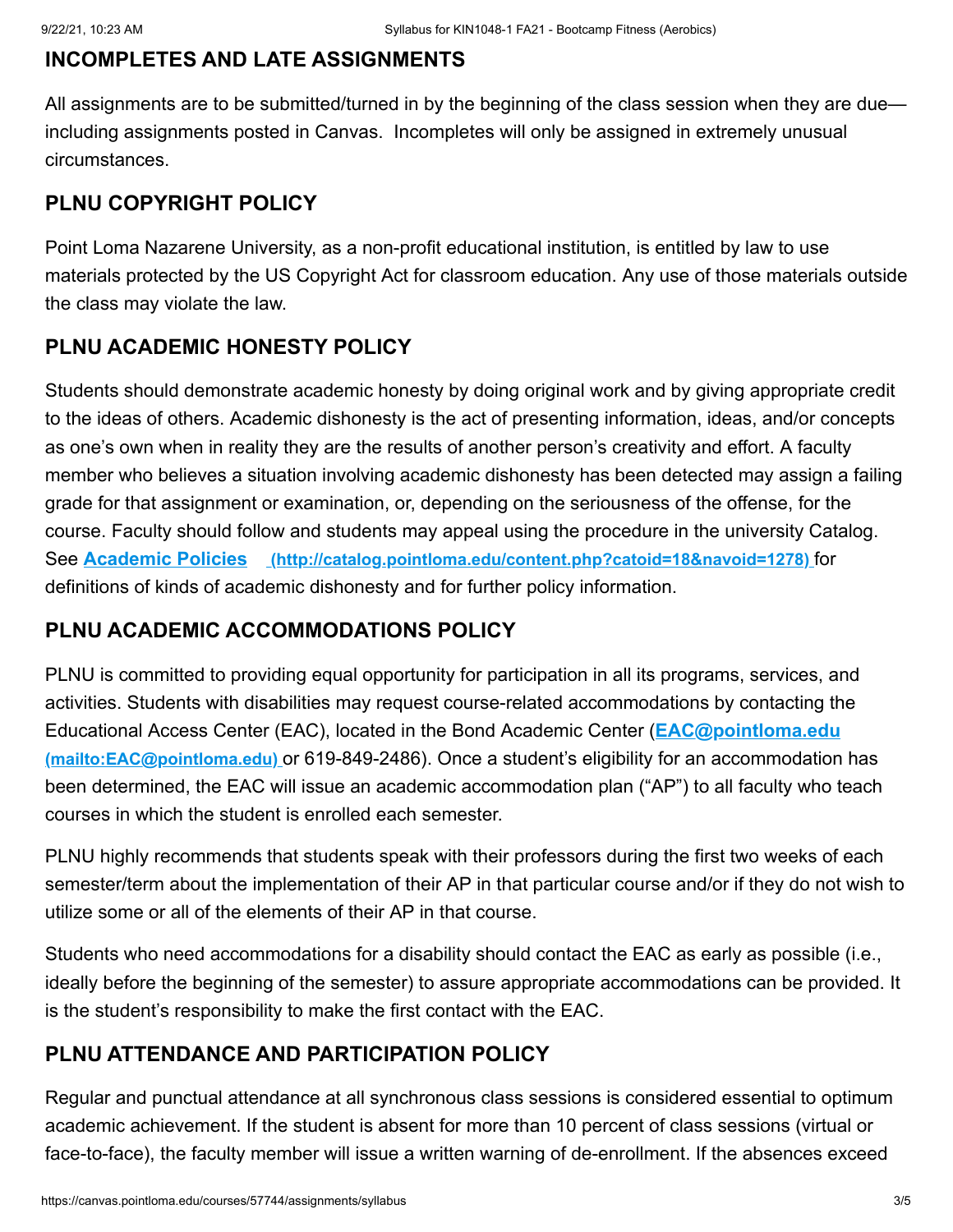20 percent, the student may be de-enrolled without notice until the university drop date or, after that date, receive the appropriate grade for their work and participation. In some courses, a portion of the credit hour content will be delivered asynchronously and attendance will be determined by submitting the assignments by the posted due dates. See **Academic Policies**

**[\(http://catalog.pointloma.edu/content.php?catoid=18&navoid=1278\)](http://catalog.pointloma.edu/content.php?catoid=18&navoid=1278)** in the Undergraduate Academic Catalog. If absences exceed these limits but are due to university excused health issues, an exception will be granted.

#### **Asynchronous Attendance/Participation Definition**

A day of attendance in asynchronous content is determined as contributing a substantive note, assignment, discussion, or submission by the posted due date. Failure to meet these standards will result in an absence for that day. Instructors will determine how many asynchronous attendance days are required each week.

### **SPIRITUAL CARE**

Please be aware PLNU strives to be a place where you grow as whole persons. To this end, we provide resources for our students to encounter God and grow in their Christian faith. If students have questions, a desire to meet with the chaplain or have prayer requests you can contact the **Office of Spiritual Development [\(https://www.pointloma.edu/offices/spiritual-development\)](https://www.pointloma.edu/offices/spiritual-development)**

## **USE OF TECHNOLOGY**

In order to be successful in the online environment, you'll need to meet the minimum technology and system requirements; please refer to the *Technology and System Requirements*  **[\(https://help.pointloma.edu/TDClient/1808/Portal/KB/ArticleDet?ID=108349\)](https://help.pointloma.edu/TDClient/1808/Portal/KB/ArticleDet?ID=108349)** information.

Problems with technology do not relieve you of the responsibility of participating, turning in your assignments, or completing your class work.

### **ASSIGNMENTS AT-A-GLANCE**

The table below lists our assignments and their due dates. Click on any assignment to review it.

# Course Summary:

| <b>Date</b>      | <b>Details</b>                                                                                                                   | <b>Due</b>     |
|------------------|----------------------------------------------------------------------------------------------------------------------------------|----------------|
| Mon Aug 30, 2021 | 眇<br><b>Academic Honesty Verification</b><br><b>Statement</b><br>(https://canvas.pointloma.edu/courses/57744/assignments/688558) | due by 11:59pm |
|                  | <b>B</b> COVID-19 Preparedness<br>due by 11:59pm (https://canvas.pointloma.edu/courses/57744/assignments/688562)                 |                |